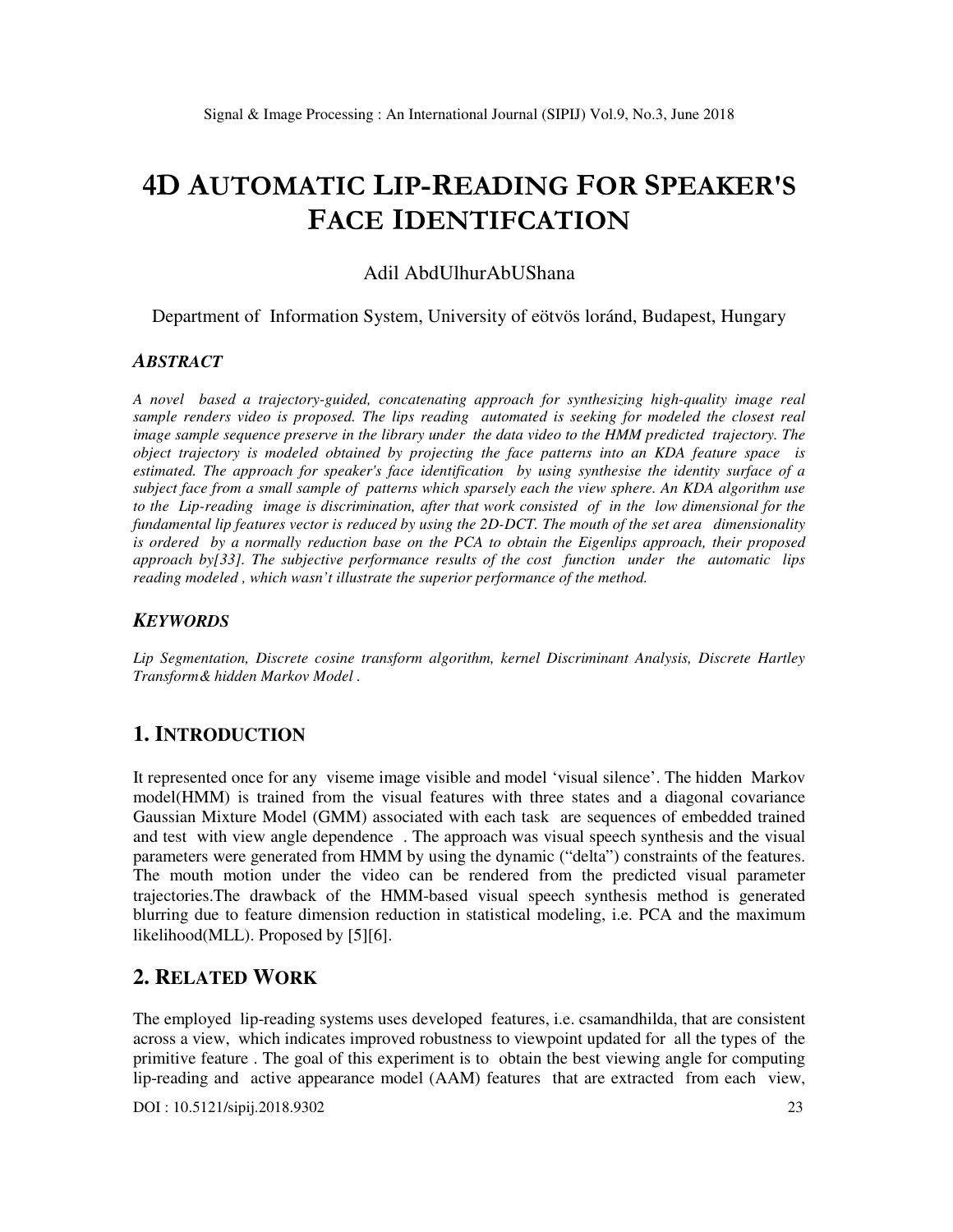respectively by using their second derivatives .They use a linear predictor based on the tracking and it's has more robust lip-contour than the AAM that was introduced by [9].The audio-visual speech recognition system, visual features obtained from Discrete Cosine Transform( DCT) and active appearance model. ( AAM) were projected onto a 41 dimensional feature space using the LDA, proposed by [34] The systems reduce the dimensionality for Linear Discriminant Analysis (LDA) or Fisher's Linear Discriminant (FLD) as introduced by [57]. The project pixel and the colour information pixels both are using a lower dimensional space. The threshold operation based on the lower dimensional space is represented for the lip segmentation. [58] located the face region with a skin-colour model. The mouth region was localized by involving in the skin region.

The lips region segmentation was using the G and B components of the RGB colour based contented for Fisher transform vectors. Adaptive thresholds representation as an operation of the grey scale histogram of the image were then employed to segment the lip pixels. [59] used RGB values from training images to learn the Fisher discriminant axis. The mouth region colour onto their axes used to enhance the lip-skin boundary then a threshold was applied to segment the lip pixels. [60] used an identical approach to lip segmentation. [41] used FLD by visible for an edge detection, dynamic based on the split ability of multi-dimensional distributions. The edge of the lip contour extraction was described as the point at which there is a maximized distributions of lip and non-lip pixels. Principal Components Analysis (PCA), as suggested by [57] has been reduced to dimensionality automatic for the identification of lip pixels.

## **2.1 Segmentation**

Pixel-based of any lip segmentation have been using a specific colour space appearance to compare involve for pixel colour combined with a set of thresholds. They changed image from the binary separation into a part of lip pixels and non-lip pixels. They used colour spaces by choice and the operation threshold base by histogram selection. [50] worked a normalized RGB colour which is created based on a process to satisfy the maximum intensity normalization. They had represented colour components based on thresholding was beneficial to classify the image into lip and non-lip pixels. [51] represented a mouth region by using three different colour appearance in YCbCr, RGB and HSV. Lip pixels segmentation obtained by thresholding the YCbCr, Green and Hue components of the colour appearance and associated the results by using a logical and operator.

Region based lip Segmentation systems use developed cost-functions to constrain the subset of pixels being chosen. In region based lip segmentation these cost functions usually include the shape constraints or the locality of lip pixels. The aim of this section is to use some criterion functions to choose chromatically and homogeneous pixels in an image to be the lip region. The approach to region-based lip segmentation is the Markov Random Fields technique (MRF), proposed by [51] .Each lip pixel is processed as a stochastic variable sensitive by a result of exactly the neighborhood is connected. The identification of an objects in an image formula where each object referred to as a set is the like to the a single MRF. In [53], use a spatiotemporal neighborhood compute to form a region lip segmentation using MRF. The temporal input is the difference between the binary labels in two consecutive images, respectively [54] use primitive pixel dependent on thresholding operation under the HSV mouth region image with edge information to create a label the MRF set as part of the lip or non-lip regions. They weren't using spatial homogeneity, pixel-based algorithms attempted to be faster than region-based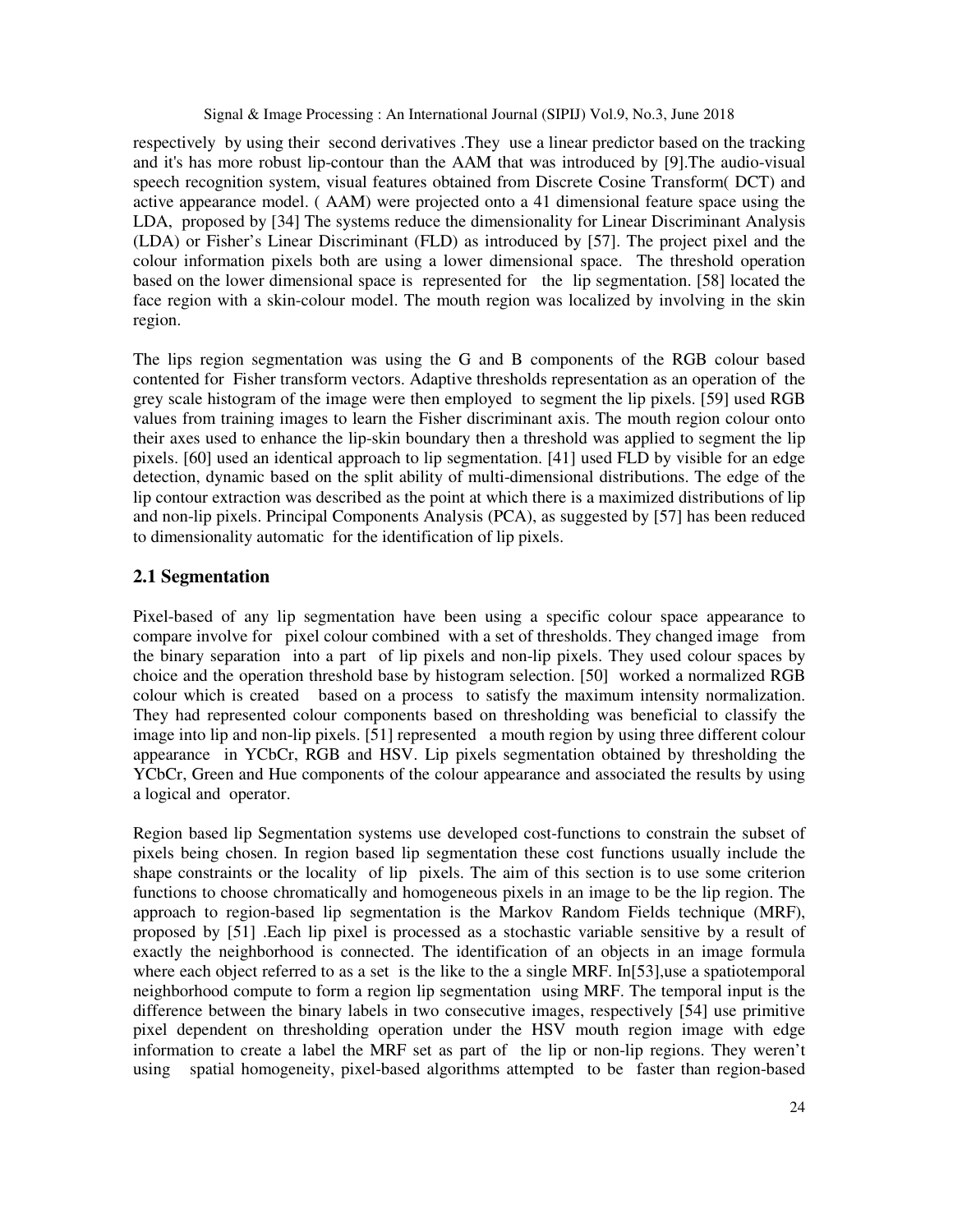approaches from time to time generating coarse segmentation results and no re- correctly classify for pixels is noisy .The pixel appearance is relative to the colour as define and the local neighborhoods of pixels was included. Lip pixels segmentation were practiced by a Bayesian classifier ,this introduced by [56] which uses Gaussian Mixture Models (GMM) that are estimated by using the Expectation Maximization algorithm (EM) , refer to [55] and their normalized the R and G components of the RGB space by using the intensity of the pixel. The normalization was an illumination invariant to RGB. Lip pixels segmentation were used by a thresholdin colourspace.

#### **2.2 Data Acquisition**

The dataset was used to record and study by [7].The datasets contain discrete English phonemes correspond to the visemes visible in The face . The face model of MPEG-4 standards is used two Facial Animation Parameters and Facial Definition Parameters. The visemes connected to form words and sentences is due the specification of used visemes as the recognition unit. The calculated number of visemes is less than phonemes , due speech is partially visible, refer to [8].Video data was recorded by a movie camera in a typical mobile environment. The camera view was on the speaker's lips-reading and it was also kept fixed throughout the recordings. Factors, examples window size (240x320 pixels), view angle of the camera, background and illumination were kept constant for each speaker. To validate the proposed method, 12 subjects (6males 6 females) were used. Each speaker, recorded 6 phonemes at a sampling rate of 30 frames/sec and every phoneme was recorded five more times to give a sufficient variability.

# **3. PROPOSED METHOD**

They used automated lip-reading, consist of 2D DCT and Eigen-lips.The lip shape of an AAM algorithm defined by , **s**, is associated with coordinates (x,y) of the set N vertices that determined the features on an object:  $\mathbf{s} = (x_1, y_1, \dots, x_n, y_n)$ <sup>T</sup>. A model that appeared a linear variation in the shape is explain in below equation ,

$$
S = s_0 + \sum_{i=1}^{m} p_i s_i \tag{1}
$$

Where  $s_0$  is a term called mean shape and si are defined by the eigenvectors corresponding to the largest number ( m)of the covariance matrix consist of the eigenvectors. The coefficients (pi ) are defined for the shape parameters that associated with each eigenvector in the shape **(s)** is appeared. The model is always calculated by using Principal Component Analysis (PCA) to a set of shapes handle in a corresponding for each image. To get the shape vertices **s**, required in Equation  $(1)$  and to compute the shape parameters, it was proposed by  $[12]$ . The mouth of the set area dimensionality is ordered by a normally reduction base on the PCA to obtain the Eigen lips approach, their proposed approach by[33].

The area (A), a term of an AAM is represented by the pixels that stretch inside the mesh  $s_0$ . AAMs represented as linear a variation visible, so is appeared as term base on A0 plus a linear associated with to display the images  $A_i$ .

$$
A = A_0 + \sum_{i=1}^{l} \lambda_i A_i \tag{2}
$$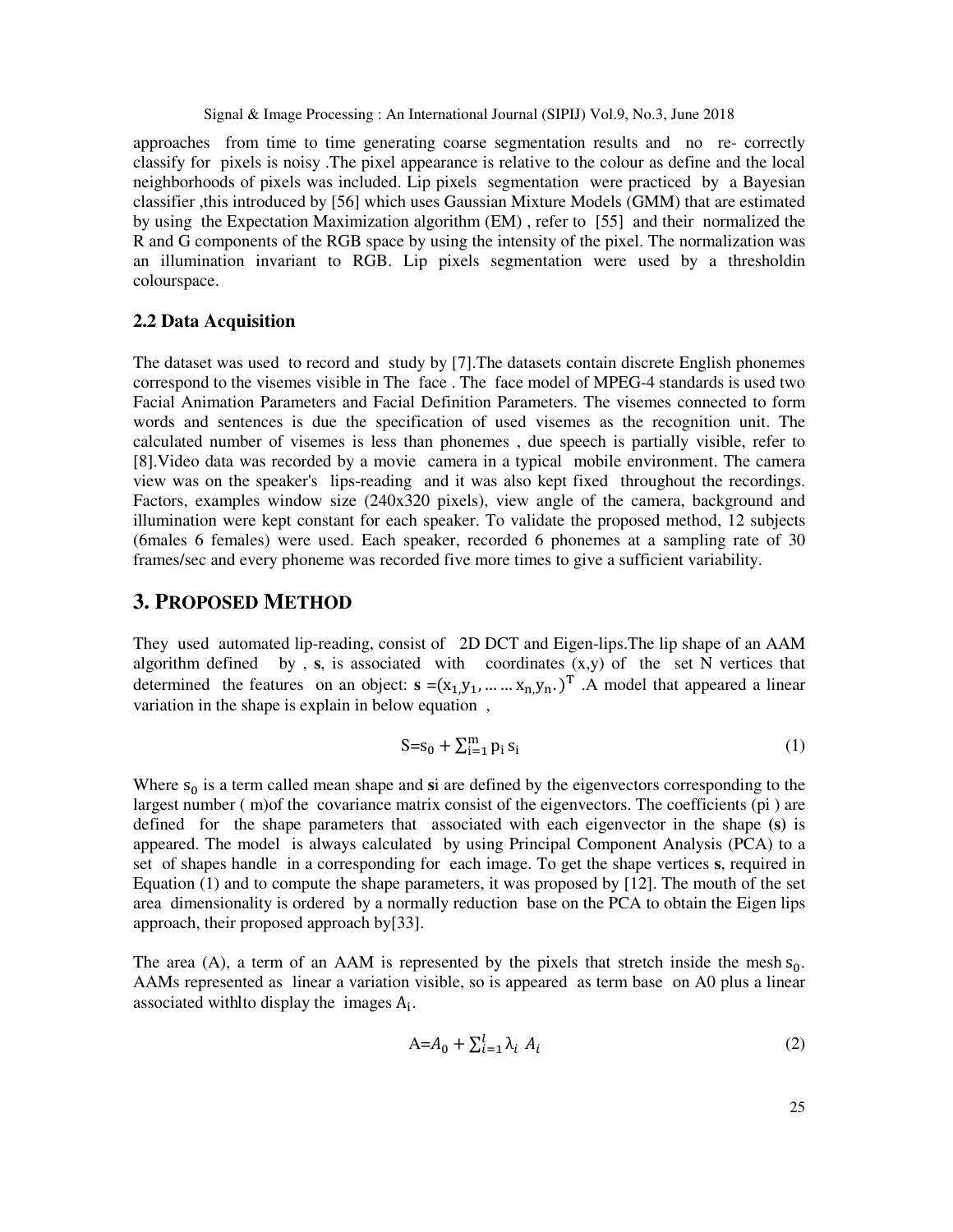where  $\lambda$ i are represented as parameters. As well, shapes s, represented the base on  $A_0$  is the mean shape normalized image and vectors Ai are the reconstructed the shaped eigenvectors corresponding to the largest eigen values and both are always calculated by using PCA to the shape training images, it is normalized by [11].The scenario, established a lip in contained on the speaker's face identification system based on optimal performance of the control. A lip is necessary for discrimination, after that the their work consisted of in the low dimensional for the fundamental lip feature vector and reduced by using the 2D-DCT .They found that subjects have a two-stage discrimination analysis for speaker identify, such as to exploit two pair correlations temporal and spatial correlations by [16].The eigen face approaches [18][17]are using the principal component analysis(PCA), or Karhunen-Loeve transforms (KLT). It obtained to account the statistical base on the measure between the pixel values of images to be visual in a training update to create an orthogonal for representing images. The eigenvectors of the covariance matrix of the training update of face images are calculated and they are retrained for describing the images are called eigen faces. The ones corresponding to the largest eigen values of the covariance matrix for each training and test face is characterized by its projection on the eigen faces, and the comparison of two faces is obtained by comparing two sets of projections.

## **3.1 Lips Transformation**

The maximum flexibility in deforming to movie shapes of body likely lips shapes .so that, then applying for complex shapes must have control points to describe them, this is usually implied, to instability in tracking [24][23]. A movie shapes, provided the lips are not flexing, is an approximately rigid, planar shape under orthographic projection [25].They show that form a vector Q for the lips a represented body with the affine transformation that is applies to the template to get the shape. No-rigid motion can be handled in the same way, by providing that represents both the rigid and non-rigid degrees of freedom of the shape. This is used, for instance, to figure out the movements in hand tracking, or to automatic lip movements. It is crucial point therefore to allow the right degrees of freedom for non-rigidity, neither too few resulting in excessive stiffness, nor leading to instability and then the snake-based methods for handling non-rigid motion by[22] allowed for the high degrees of freedom which leads to instability, well unusable for real-time Their scenario , the framework. of localized color active contour model ( LCACM) expand from scheme ,introduced by [19] given that the foreground and background regions with variation in color space. They utilize a 16-point deformable model by [20]with geometric constraints to achieve lip contour extraction . They used deform modelled location region base to approach lip tracking combined with the extraction of lips contour in the color image [21].

The dimensionality is reduced for colour-space transforms, generally hue-based transforms are used in pixel based lip segmentation systems. [54] were changing the red hue ,value base on a threshold to identify the lip pixels. The hue transforms originally, proposed by [61]. Their purpose is to transform the colour space to maximize the chromatic difference between skin and lips that led to use based on the connected between the R and G components of the RGB system. The transform is combined with pixel-based classification by [62].In 63], used to transform the information on the RGB colour under the CIELUV space. The adaptive used histogram-based operation thresholds later resulted in a binary classifier for lip segmentation.

Discrete Hartley Transform( DHT) is subjected to wavelet multi-scale edge detection to obtain the lip contour which is smooth by using morphological operations, refered[42] obtain in the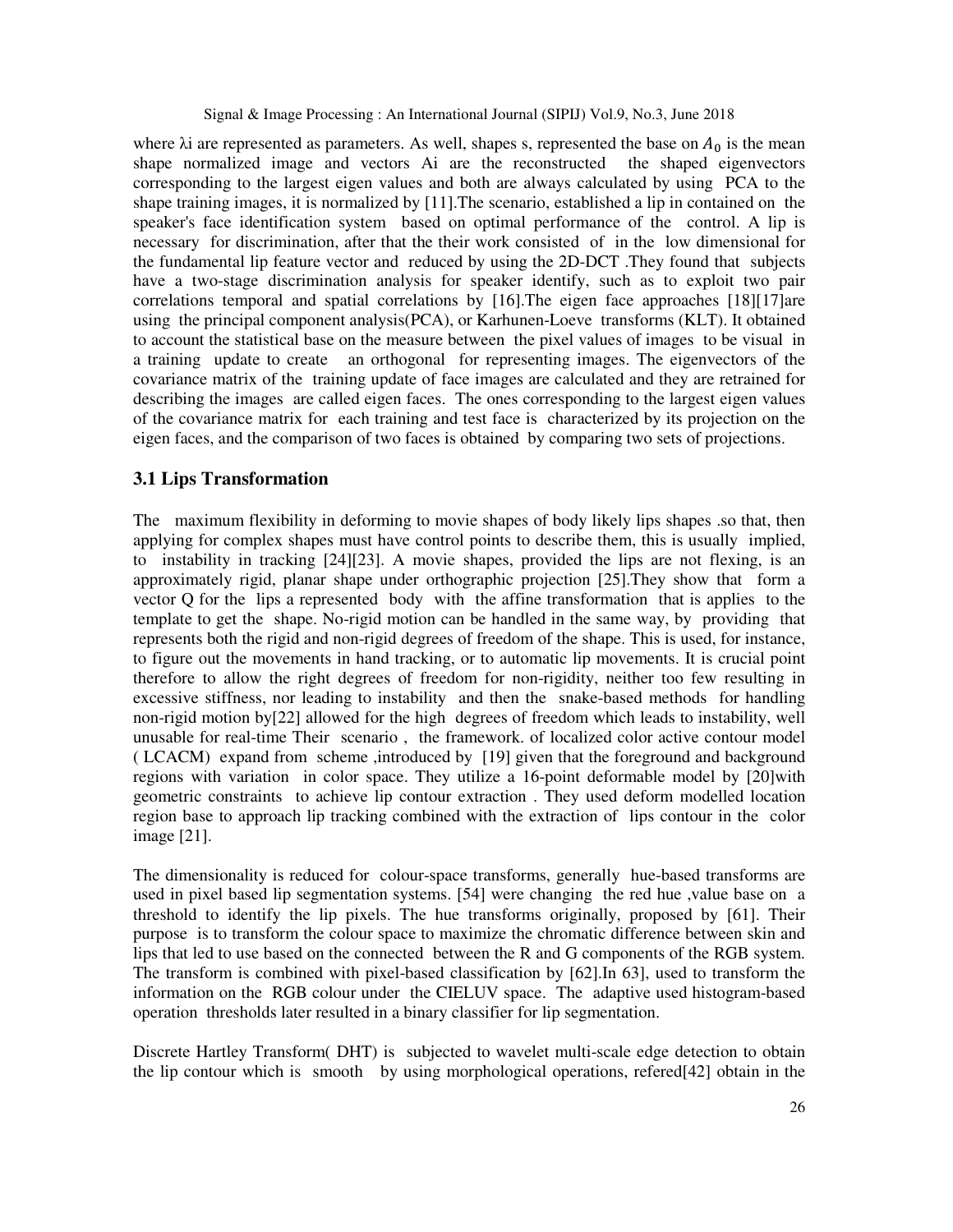mouth region by using generally directed camera and subject of the region hue colour transform. hybrid of representing edge which are used edge enhancement exactly a polynomial curve, suggested by [49] for the mouth region to the YCbCr colour space transformation. A parametric model using cubic curves is used to detect the lip contour. [48] approach with normalised RGB values as the colour features. A geometric model is used to detect the lip contour. In [47], use a cost function that the boundary of the mouth region is closed or open combined with a parabolic curve to extract the lip contour. [46] employed lip contour extraction using cubic B-Splines to boundary the lip-pixels extracted, however, the classification is a binary processed. Snakes for segmentation were proposed by [45].Active contours give a deformable model of a contour and it is an object under image by using internal and external cost functions or energy functions to lead the model to satisfy the object boundary. The idea of using "hybrid edges" was extended with a snakes formulation is "jumping" defined to extract the lip contour by[43]. [44] use an active contour style energy design to detect the inner lip contour. In[42], use active contours to build a geometric template with a mouth region image, proceeded that the keypoints of the lip contour are using pixel extracted. B-Spline based active contour is proposed by [41] . [40] use an active contour based codebook to synthesize similarly lip contours under any image .The convergence of active contour created is defined in the Gradient Vector Flow (GVF) , introduced by Xu and Prince .(1997) uses edge represented and an edgebased vector-field to formulate that can be external energy for snakes. GVF snakes are used for lip contour detection are proposed by [64].

Active Shape Models (ASM) [38] and [28] used Active Appearance Models (AAM) and they have been used for contour-based lip segmentation. The active contours mod-based approach to lip segmentation uses level sets. It provides an energy minimization by curve created called B-Spline technique that has been created based on Widely model shapes and object boundaries in the computer vision presented by [37].

## **3.2. Synthesizing Identity Surfaces**

In [27][28][29], use analysis base on synthesis. They approach by using the synthesise identity surface of a subject face from a small sample of patterns which sparsely fill the view sphere. The base, approximate of the identity surface using a set of  $N_p$  planes separated by  $N_p$  multiple views. They used PQl tilt and yaw are the **z** discriminating feature vector of a face pattern .

KDA vector. $(x_{01},y_{01})$ ,  $(x_{02},y_{02})$ , … … $(x_{0N},y_{0N})$  are define views which separate the view plane into  $N_{\text{p}}$  spieces. On each of these  $N_{\text{p}}$  spieces, the identity surface is approximated by a plane suppose the  $M_1$  sample patterns filled by the plane are  $(x_{01},y_{01},z_{01})$ ,  $(x_{02},y_{02},z_{02})$ ,...  $(x_{0M}, y_{0M}, z_{0M})$ . This is a quadratic big problem which can be solved using the interior point method by[26].They can classify the pattern into one of the face classes by computing the distance to all of the identity surfaces as the Euclidean distance between  $z_0$  and the corresponding point on the identity surface called ( z) .

$$
d = \|z_0 - z\| \tag{3}
$$

An object trajectory is obtained by projecting the face patterns into the KDA feature space. In same time, according to the pose information about the face patterns. They can build the model trajectory on the identity surface of each subject using the same pose information and temporal order of the object trajectory. Those two kinds of trajectories, i.e. object and model trajectories,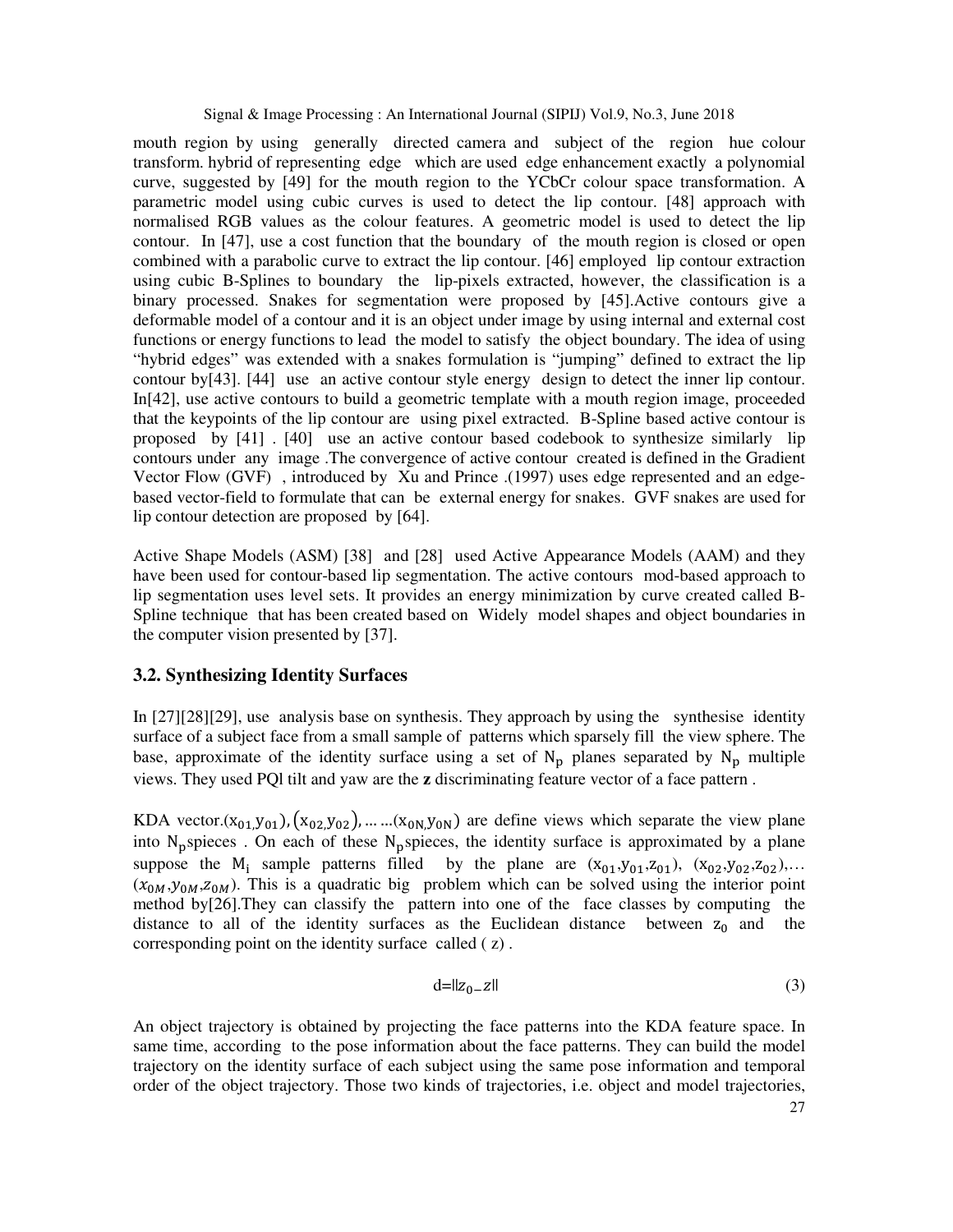encode the spatio-temporal information on the tracked face. Hence , the recognition problem can be solved by matching the object trajectory to register for the set of model trajectories. The primitive achievement of trajectory matching face is applying by computing the trajectory distances, it reaches to the time of the frame called (t).

$$
\mathbf{d}_{\mathbf{m}} = \sum_{i=1}^{\mathbf{t}} w_i \, \mathbf{d}_{\mathbf{m}i} \tag{4}
$$

where d, the pattern distance between the face pattern catches in the frame and the identity surface of the subject, is computed from  $(3)$ , and  $(w_i)$  term is the weight on this distance.

#### **3.3 Trajectory for sequence position lips**

The novel trajectory Lead to the lips sample selection approach is proposed. In training, the image samples are sequences (S) encoded in low-dimensional visual feature vector. The feature vector is used to train HMM trajectory  $\lambda$  model that is a statistical model. The trained model gives the best feature trajectory by using a maximum likelihood(MLL)that is sensitive. The last status is to reconstruct the optimal feature trajectory drawback by  $\bar{S}$ term in the original highdimensional sample space. The low-dimensional visual parameter trajectory to samples in the sample space. In implementing used the HMM lead to predicted trajectory  $\overline{V}$ , a smooth image sample sequence  $\bar{\bar{s}}$  is sought more best from the sample library and the mouth sequence is then returned back to a background primitive recorder for video. The lips images, has a large number of the Eigen lips contained of the accumulated variance. The visual feature of each lips image is formed by its PCA vector,  $V^T = s^T w$  where w is the projection matrix made by number Eigen lips.We use the specially algorithm to specify to the best visual parameter vector sequence.

$$
V = [V_1^T, V_2^T, \dots, \dots, \dots, V_T^T]^T
$$
\n(5)

By giving maximization for the maximum likelihood (LM) algorithm. The HMM predicted visual parameter trajectory had detailed to move a compact description, in the lower level eigen-lips space. However, the lips image sequence shown at the top of is blurred due to dimensionality reduction in PCA and MLL-based model parameter estimation and trajectory is obtained. To solve this blurring, suggest the trajectory is leading to real sample sequence approach to constructing from. Hence , the detailed movement in the visual trajectory is reconstructed and image real sample rendering is truth. This was propose [30].The unit obtained in concatenative speech synthesis , the cost count for a sequence of trajectory called *T* choice samples are the weighted sum of the target and concatenation costs:

$$
C(v_1^T, S_1^T) = \sum_{i=1}^T \omega^t c^t (v_i^*, s_i^*) + \sum_{i=2}^T \omega^c c^c (v_{i-1}^*, s_i^*)
$$
(6)

The target cost of an image sample (s) is dependent over the measured of the Euclidean distance between their PCA vectors.

The concatenation cost is measured based on the normalized 2-D cross correlation (NCC) between two image samples  $\hat{s_i}$  and  $\hat{s_j}$ . Since the correlation coefficient ranges in value from -1.0 to 1.0, NCC is in nature a normalized similarity score, proposed by [1].

$$
c^t(\hat{\mathbf{v}_i}, \hat{\mathbf{s}_i}) = ||\hat{\mathbf{v}_i} - \hat{\mathbf{s}_i}^T||
$$
\n<sup>(7)</sup>

28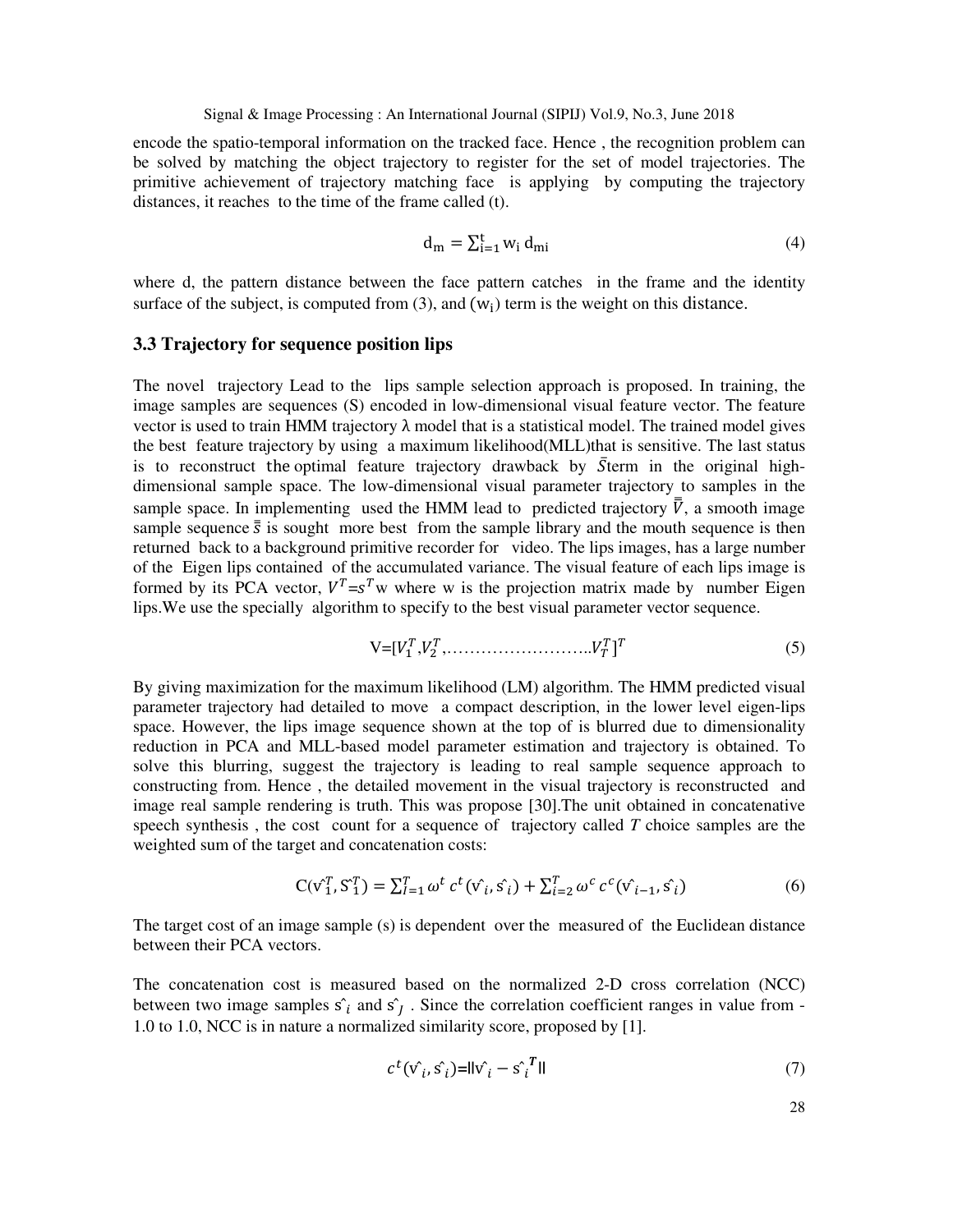# **4. EXPERIMENT AND RESULTS**

## **4.1. Expire Vector Feature**

They created separate shape and appearance model to encode any view independently, hence the shape feature (parameter, p), and app feature (parameter  $\lambda$ ), this introduced by [10]. They need for two phased for associated the shape and appearance parameters. First, they used primitive way by combining the feature vectors (CFV), which called a cat and the second is concatenating the features and reduce the dimensionality using PCA, proposed by [14] which used (csam*)* feature. CFV improved by using an LDA over window for the set of frames .It is proposed by [15] which went to represented (hilda*)* features in the frontal lip-reading, It has applied for two features are the discriminating , it is introduced by [9] For all features, a *z*-score normalization is used, which has been visible to develop the separability between the features of the classes by [31] . The best viewing angle for the primitive features, i.e., those that aren't relative to a third PCA or an LDA i.e. (shape, app and cat) seems to be more one angle of a view**.** 

## **4.2. Expire for across multiple camera**

They used audio-visual speech dataset base on called LiLIR. The dataset contains multi-camera, multi-angle recordings of a speaker recite a lesson200 sentences from the supplier arrangement Corpus. The structure and size of the LiLIR dataset has enable to train the hidden Markov models (HMMs) onset of the word for visual speech units, such visemes, hence the number words as representative for the vocabulary of the database and it is approximately 1000 words, datasets used to satisfy automatic lip-reading for the each view camera. The dataset contains multiple type of camera such as two HD cameras recording .As well, there are three SD cameras and 60 viewpoints. All cameras were synchronization locked during recording, proposed by[13][32]*.* 

## **4.3. Expire Result**

In[36],used the mouth cavity region implemented in a banalization process, As well , a time change of the two features is expressed as a two-dimensional a trajectory of the lip motion of the target word . Observing these lip images, in the table .1, it can show us the visual speechless person's male concept that 30th frame lip image expressed the shape of " Stick", 40st, 30th, and 50th frames expressed "cake", "torsion", "two" ,"with", and "under", respectively. in the table .2, it can show us the visual speechless person's female concept, that 30th frame lip image expressed the shape of " Stick", 40st, and 50th frames expressed "cake", " Torsion", "two" ,"with", and " Under", respectively.

Proposed by [35], recorded 50 times for each word , and recorded 500 image sequence one subject. The image size is 320*×*240 pixels and the frame rate is 30 frame/sec. The lip detection was applying for 500 image sequences. Time passes along the direction of the arrow base on the automatic of the lip in an utterance. It can show us that trajectory in all words is being drawn by the visual observation. The recognition process was applying with feature sets. Figure.1 shows a trajectory which the word is "a stick " torsion","cake" ,"under","with" and "two", respectively .The horizontal axis is area **s** , and the vertical axis is an aspect ratio area(*A)*. Plotted circle marks in this figure are the position of vector features of all the frame, and these marks are connected with a line.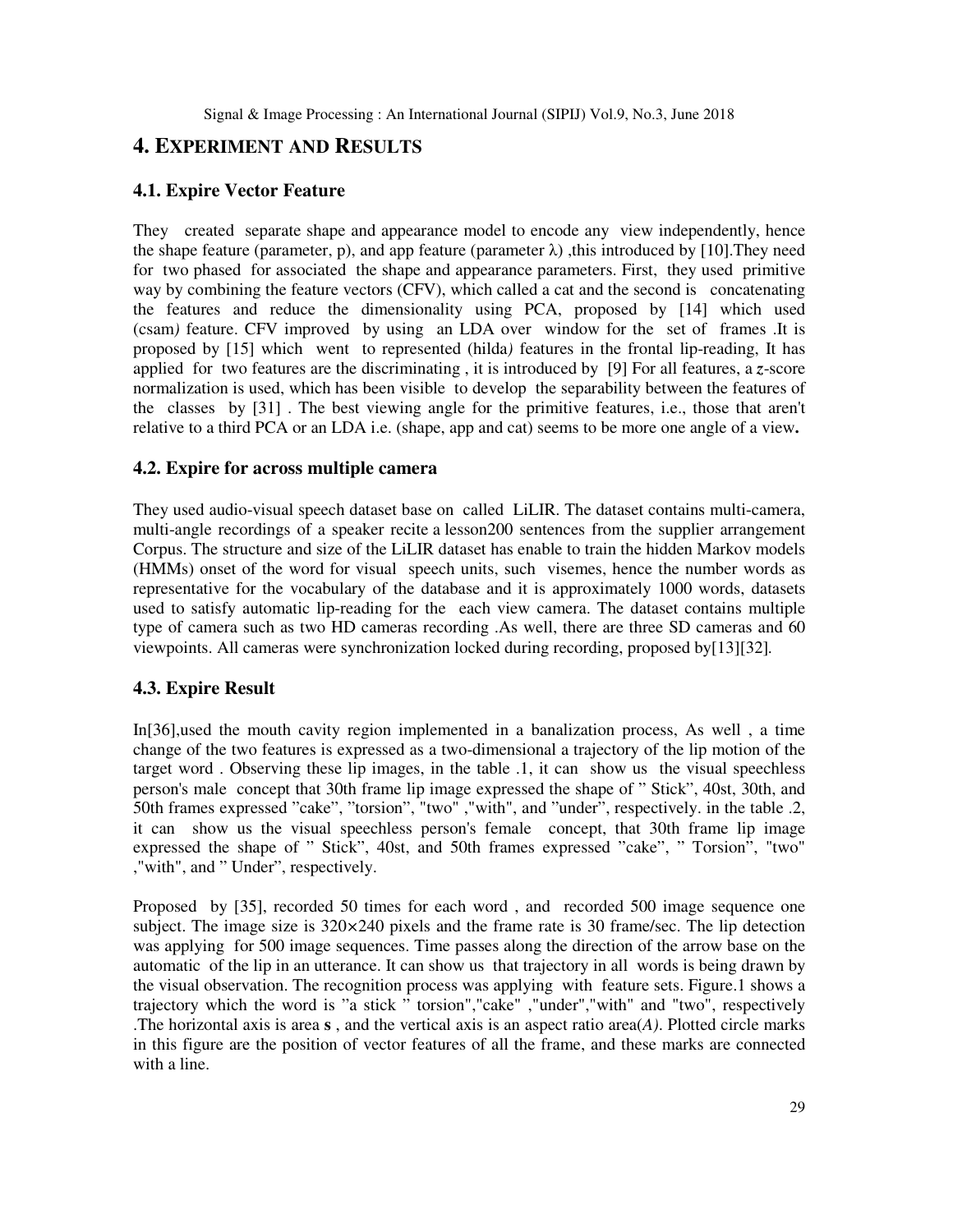Signal & Image Processing : An International Journal (SIPIJ) Vol.9, No.3, June 2018 Table 1. Illustrating Visual Speech Person's Female Concept

| Month           | Words          | <b>Production</b>          | visemes             | Gander |
|-----------------|----------------|----------------------------|---------------------|--------|
| January         | <b>A Stick</b> | /a/ /s/ /t/ /ick/          |                     | Female |
| March           | Two            | $/t$ / $u$ /               | <b>GETTING</b>      | Female |
| May             | Cake           | /c//a//ke/                 |                     | Female |
| September       | under          | $\int u / \int n / \int d$ | <b>The Contract</b> | Female |
| October         | <b>Torsion</b> | /t/ /od//sion/             |                     |        |
| <b>December</b> | with           | /w/ /i/ /th/               |                     | Female |

Table 2. Illustrating Visual Speech Person's Male Concept

| days | words          | Phonemes            | <b>Vismenes</b> | Gander |
|------|----------------|---------------------|-----------------|--------|
| 1    | <b>A</b> stick | /a/ /s/ /t/ /ik/    |                 | Male   |
| 2    | cake           | c /a/ k             | <b>SHOW</b>     | Male   |
| 3    | Under          | /u//n//der/         |                 | Male   |
| 4    | Two            | $/$ t $/$ $/$ u $/$ |                 | Male   |
| 5    | Torsion        | /t//od//sion/       |                 | Male   |
|      | with           | Jw/ // /th/         |                 | Male   |



Figure.1. Image of computed trajectory and correspond Lip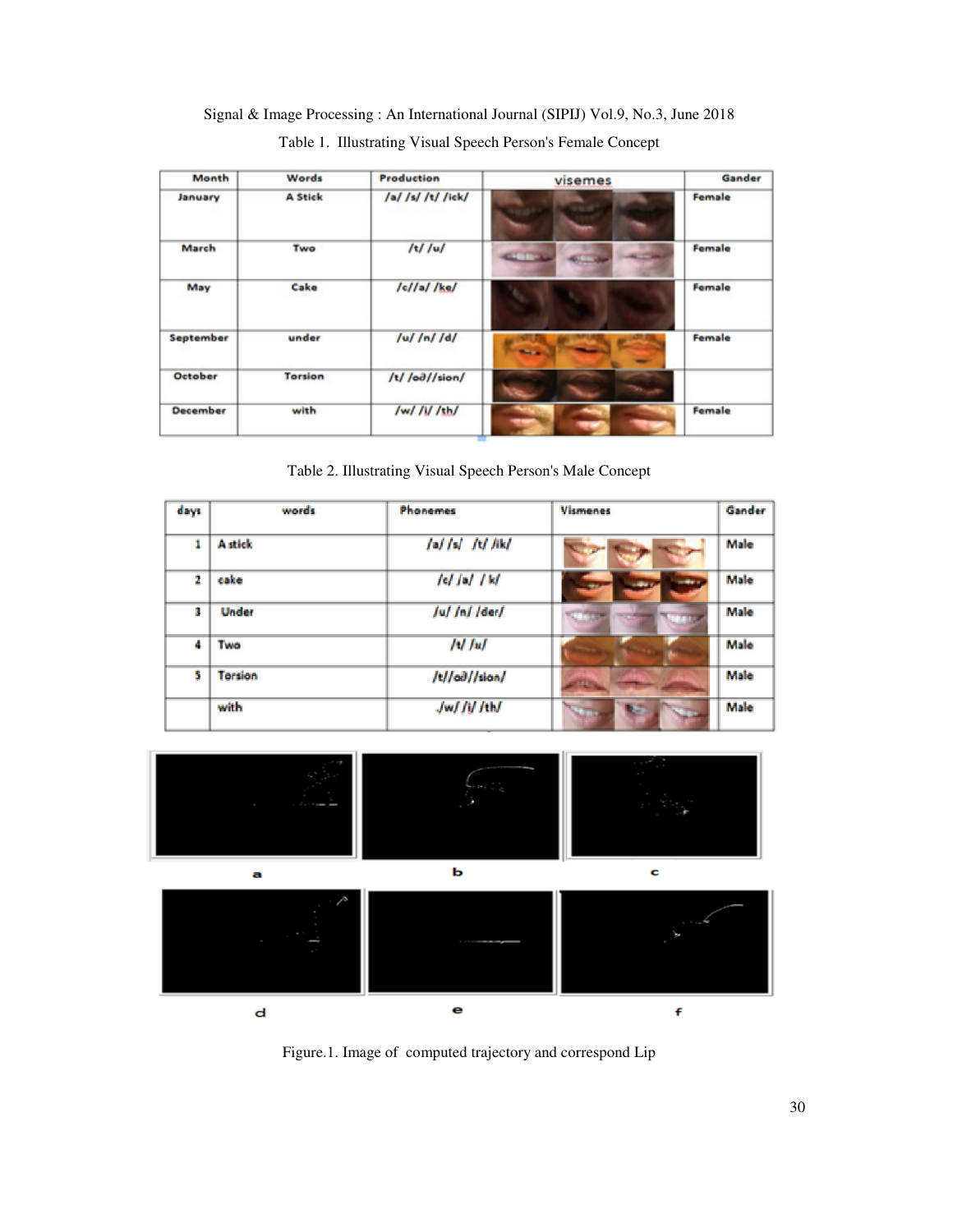## **5. CONCLUSIONS**

We propose a trajectory-guided, real sample concatenating approach for synthesizing high-quality automatic image -real articulator. Objectively, we evaluated the performance of our system in terms of speaker's face identification by using automatic lip reading represented in the visual domain. The system framework using the signature of the visemes approaches by track trajectory for lip contour extraction as represented the whole word. The target word is recognized based on the word's English included two types of gender female and males were shown that recognition using the trajectory vector feature is obtained the vocabulary of the database is approximately more than 100 words, data sets used to satisfy the automatic lip-reading across multi-view camera.

#### **ACKNOWLEDGEMENTS**

The authors would like to thank for the financial support offered by doctoral school

#### **REFERENCES**

- [1] A. Hunt and A. Black, "Unit selection in a concatenative speech synthesis system using a largespeech database," Proc. ICASSP 1996, pp. 373-376.
- [2] D. Sweet's, J. Weng, Using discriminant eigenfeatures for image retrieval, IEEE Transactions on Pattern Analysis and Machine Intelligence 18 (8) (1996) 831–836.
- [3] B. Scholkopf, A. Smola, K.-R. Muller, Kernel principal component analysis, in: W. Gerstner, A. Germond, M. Hasler, J.-D. Nicoud (Eds.),Artificial Neural Networks—ICANN'97, Lecture Notes in Computer Science, Springer, Berlin, 1997, pp. 583–588.
- [4] V. Roth, V. S. Solla, T. Leen, K.-R. Mu¨ller,"Steinhage, Nonlinear discriminant analysis using kernel functions", in: (Eds.), Advances in Neural Information Processing Systems 12, MIT Press, Cambridge,MA, 1999, pp. 568–574.
- [5] S. Sako, K. Tokuda, T. Masuko, T. Kobayashi, and T. Kitamura, "HMM-based Text-To-Audio-Visual Speech Synthesis," ICSLP 2000.
- [6] L. Xie, Z.Q. Liu, "Speech Animation Using Coupled Hidden Markov Models," Pro. ICPR'06, August 2006, pp. 1128-1131.
- [7] W. C. Yau, D. K. Kumar, and S. P. Arjunan. "Visual speechrecognition using dynamic features and support vectormachines, International Journal of Image and Graphics, vol.8,pp.419-437, 2008.
- [8] T. J. Hazen, "Visual model structures and synchrony constraints for audio-visual speech recognition," IEEETransactions on Speech and Audio Processing, 14(3), (2006),1082-1089.
- [9] E. Ong, Y. Lan, B. Theobald, H. R., and R. Bowden, "Robust facial feature tracking using selected multi-resolution linear predictors," in Proc. of ICCV, 2009.
- [10] C. G. Fisher, "Confusions among visually perceived consonantsnants,"Journal of Speech and Hearing Research, vol. 11, pp. 796–804, 1968.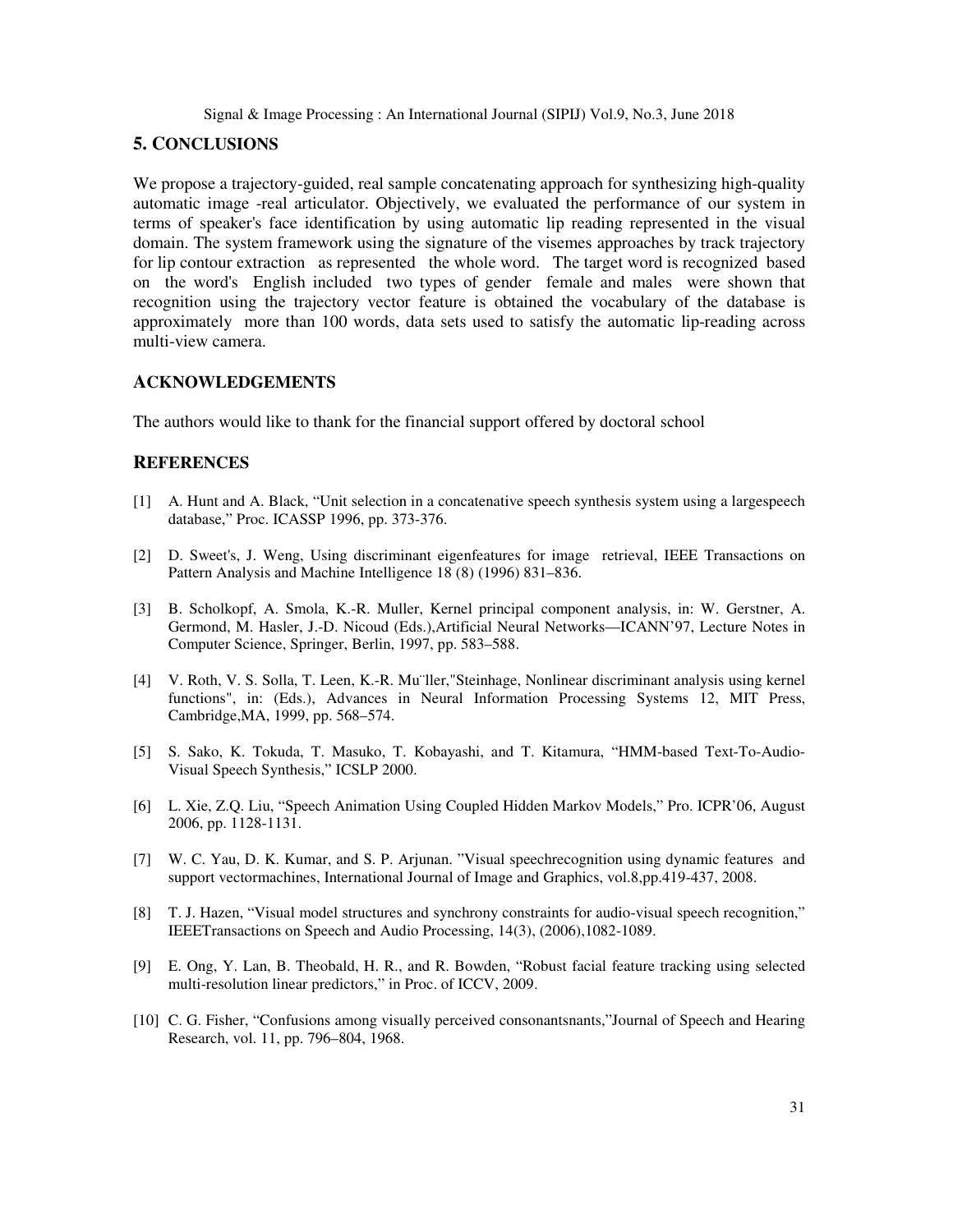- [11] T. Cootes, G. Edwards, and C. Taylor, "Active appearance models," IEEE Trans. Pattern Analysis and Machine Intelligence, vol. 23, no. 6, pp. 681–685, June 2001.
- [12] Y. Lan, R. Harvey, B. Theobald, E.-J. Ong, and R. Bowden, "Comparing visual features for lipreading," in Proceedings of Proceedings of International Conference on Auditory-Visual Speech Processing, 2009, pp. 102–106.
- [13] Y. Lan, B. Theobald, R. Harvey, E.-J. Ong, and R. Bowden, "Improving visual features for lipreading," in Proceedings of Proceedings of International Conference on Auditory-Visual Speech Processing, 2010.
- [14] T. Cootes and C. Taylor, "Statistical models of appearance for computer vision," Imaging Science and Biomedical Engineering, University of Manchester, Tech. Rep., 2004.
- [15] G. Potamianos, C. Neti, J. Luettin, and I. Matthews, "Audiovisual automatic speech recognition: An overview," in Issues in Visual and Audio-visual Speech Processing. MIT Press,2004.
- [16] Cetingul, H.E. Yemez, Y. Erzin, E. Tekalp, A.M. ,"Discriminative lip-motion features for biometric speakeridentification", in IEEE ICIP, 2004, vol.3, pp.2023-2026.
- [17] L. Sirovich and M. Kirby, "Low-dimensional procedure for the characterization of human faces," J. Opt. Soc. Amer., A, vol. 4, pp. 519–524,1987.
- [18] M. Turk and A. Pentland, "Eigenfaces for recognition," J. Cogn.Neurosci., vol. 3, pp.71–86, 1991.
- [19] S. Lankton, A. Tannenbaum, Localizing region-based active contours, IEEE Transactions on Image Processing 17 (11) (2008) 2029–2039.
- [20] S. Wang, W. Lau, S. Leung, Automatic lip contour extraction from color images, Pattern Recognition 37 7 (12) (2004) 2375–2387.
- [21] Y.M.Cheung , X.Liu , X. You .A local region based approach to lip tracking,Int. Journal Pattern Recognition,. Vol. 45 Iss. 9 pages 3336–3347, Sep,2012 .
- [22] M. Kass, A. Witkin, and D. Terzopoulos. Snakes: active contour models. In Proc. 1st Int. Conf. on Computer Vision, pages 259–268, 1987.
- [23] J.J. Koenderink and A.J. Van Doorn. Affine structure from motion. J. Optical Soc. of America A., 8(2):337–385, 1991.
- [24] A. Blake, R. Curwen, and A. Zisserman. A framework for spatio-temporal control in the tracking of visual contours. Int. Journal of Computer Vision,11(2):127–145, 1993.
- [25] S. Ullman and R. Basri. Recognition by linear combinations of models. IEEE Trans. Pattern Analysis and Machine Intelligence, 13(10):992–1006, 1991.
- [26] R. Vanderbei. Loqo: An interior point code for quadratic programming. Technical report ,Princeton University, 1994. Technical Report SOR 94-15.
- [27] Ezzat, T. and Poggio, T. 1996. Facial analysis and synthesis using image-based methods. In IEEE International Conference on Automatic Face & Gesture Recognition, Vermont,US, pp. 116–121.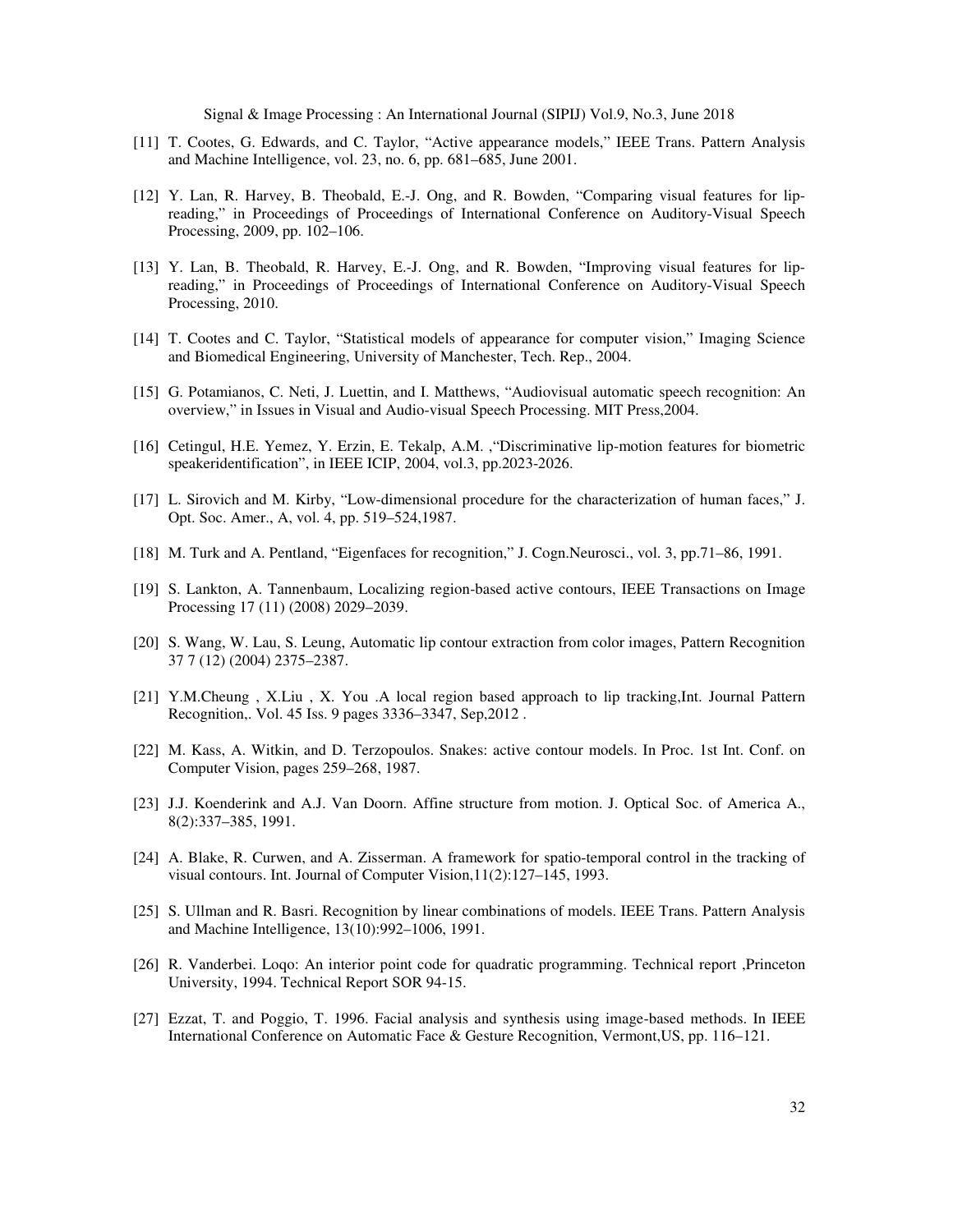- [28] T. Cootes, G. Edwards, and C. Taylor. Active appearance models. In European Conference on Computer Vision, volume 2, pages 484–498, Freiburg, Germany, 1998.
- [29] T.Vetter,. and V.Blanz, . 1998. Generalization to novel views froma single face image. In FaceRecognition: From Theory to Applications,(Eds.), Springer-Verlag, pp. 310–326.
- [30] M. A. Fischler and R. A. Elschlager. The representation and matching of pictorial structures. IEEE. Trans. Computers, C-22(1), 1973.
- [31] Y. Lan, B. Theobald, R. Harvey, E.-J. Ong, and R. Bowden, "Improving visual features for Lipreading," in Proceedings of Proceedings of International Conference on Auditory-Visual Speech Processing, 2010.
- [32] P. Price, W. Fisher, J. Bernstein, and D. Pallett, "Resource management RM2 2.0,"Linguistic Data Consortium,Philadelphia, 1993.
- [33] C.Bregler., Y,Konig., (1994) "Eigenlips For Robust Speech Recognition", Proc.ofICASSP'94,Vol. II, Adelaide, Australia, p669-672.
- [34] C.Neti ., G. Potamianos., J.Luettin., (2000) "Audio-visual speech recognition", Final Workshop 2000 Report, Center for Language and Speech Processing, The Johns Hopkins University, Baltimore, MD.
- [35] T. Saitoh and R. Konishi, "Lip reading based on sampled active contour model," LNCS3656, pp.507- 515, September 2005.
- [36] M. J. Lyons, C.-H. Chan, and N. Tetsutani, "Mouth Type: text entry by hand and mouth,"Proc. of Conference on Human Factors in Computing Systems, pp. 1383-1386, 2004.
- [37] A. Khan, W. Christmas, and J. Kittler. Lip contour segmentation using kernel methods and level sets. In ICVS, volume 4842:II, pages 86–95, 2007.
- [38] T. F. Cootes, C. J. Taylor, D. H. Cooper, and J. Graham. Active shape models-their training and application. CVIU, 61(8):36–59, 1995.
- [39] C. Xu and J.L. Prince. Gradient vector flow: A new external force for snakes. In CVPR, pages 66 71, 1997.
- [40] K.F. Lai, C.M. Ngo, and S. Chan. Tracking of deformable contours by synthesis and match. In ICIP, volume 1, pages 657 – 661, 1996.
- [41] T. Wakasugi, M. Nishiura, and K. Fukui. Robust lip contour extraction using separability of multidimensional distributions. In FGR, pages 415 – 420, 2004.
- [42] P. Delmas, N. Eveno, and M. Li´evin. Towards robust lip tracking. In ICPR, 2002.
- [43] N. Eveno, A. Caplier, and P.Y. Coulon. Jumping snakes and parametric model for lip segmentation. In ICIP, volume 2, pages 867 – 870, 2003.
- [44] S. Stillittano and A. Caplier. Inner lip segmentation by combining active contours and parametric models. In VISAPP, pages 297 – 304, 2008.
- [45] M. Kass, A. Witkin, and D. Terzopoulos. Snakes: Active contour models. Internation Journal of Computer Vision, 1(4):321 – 331, 1988.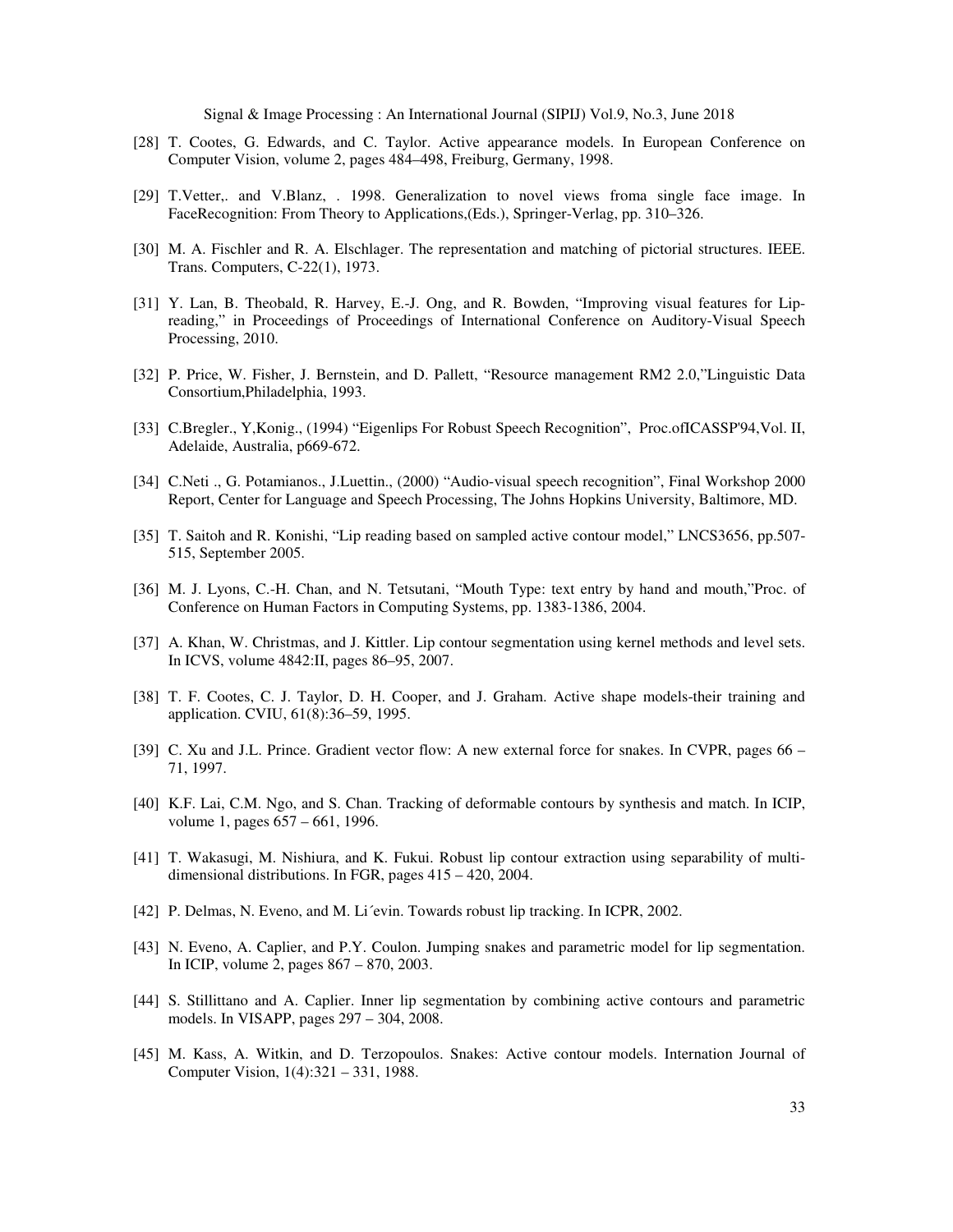- [46] M. S´anchez, J. Matas, and J. Kittler. Statistical chromaticity models for lip tracking with b-splines. In AVBPA, pages 69–76, 1997.
- [47] L. Zhang. Estimation of the mouth features using deformable templates. In ICIP,volume 3, pages 328 – 331, 1997.
- [48] S. Werda, W. Mahdi, and A. BenHamadou. Colour and geometric based model for lip segmentation. In ICIP, pages 9 – 14, 2007.
- [49] A.E. Salazar, J.E. Hernandez, and F. Prieto. Automatic quantitative mouth shape analysis. Lecture Notes in Computer Science, 4673:416–423, 2007.
- [50] J.A. Dargham and A. Chekima. Lips detection in the normalised rgb colour scheme. In ICTTA, volume 1, pages 1546 – 1551, 2006.
- [51] E. Gomez, C. M. Travieso, J. C. Briceno, and M. A. Ferrer. Biometric identification system by lip shape. In ICCST, pages 39 – 42, 2002.
- [52] H. Bunke and T. Caelli. Hidden Markov Models: Applications in Computer Vision. World Scientific Publishing Co., 2001.
- [53] F. Luthon, A. Caplier, and M. Li´evin. Spatiotemporal mrf approach to video segmentation Application to motion detection and lip segmentation. Signal Processing,  $76(1):61 - 80$ , 1999.
- [54] X. Zhang and R.M. Mersereau. Lip feature extraction towards an automatic speechreading system. In ICIP, volume 3, pages 226 – 229, 2000.
- [55] Y. Nakata and M. Ando. Lipreading methods using color extraction method andeigenspace technique. Systems and Computers in Japan, 35(3):1813 – 1822, 2004.
- [56] K. Fukunaga. Inrtroduction to statistical pattern recognition. Academic Press, 1990.
- [57] R. O. Duda, P. E. Hart, and D. G. Stork. Pattern Classification. Wiley, 2001.
- [58] J.M. Zhang, D.J. Wang, L.M. Niu, and Y.Z. Zhan. Research and implementation of real time approach to lip detection in video sequences. In ICMLC, pages 2795 – 2799, 2003.
- [59] R. Kaucic and A. Blake. Accurate, real-time, unadorned lip tracking. In ICCV, pages 370–375, 1998.
- [60] W. Rongben, G. Lie, T. Bingliang, and J. Linsheng. Monitoring mouth movement For driver fatigue or distraction with one camera. In ITSS, pages 314–319, 2004.
- [61] A.C. Hulbert and T.A. Poggio. Synthesizing a color algorithm from examples. Science, 239(4839):482 – 485, 1988.
- [62] N. Eveno, A. Caplier, and P.Y. Coulon. New color transformation for lips segmentation. IEEE Fourth Workshop on Multimedia Signal Processing, pages 3 – 8,2001.
- [63] Y. Wu, R. Ma, W. Hu, T. Wang, Y. Zhang, J. Cheng, and H. Lu. Robust lip localization using multiview faces in video. In ICIP, pages IV 481 – 484, 2007.
- [64] L.E. Mor´an and R. Pinto. Automatic extraction of the lips shape via statistical lips modelling and chromatic feature. In CERMA, pages 241 – 246, 2007.